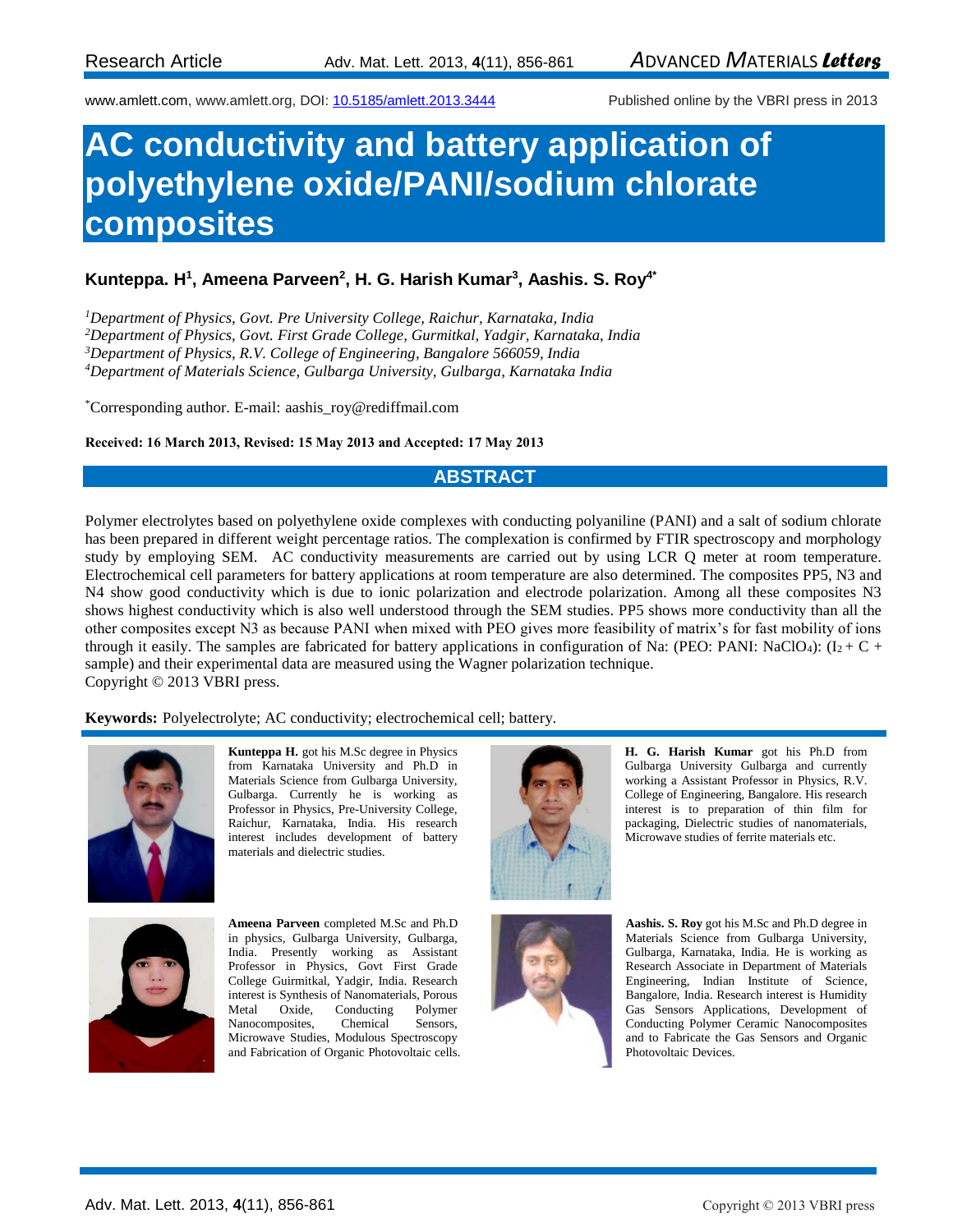#### **Introduction**

Polymer electrolytes based on polyethylene oxide (PEO) salt complexes are of great interests due to their theoretical as well as practical importance for the development of Solid State Batteries, Fuel cell, Smart Windows, Sensors and Electrochromic Display Devices **[1-4]**. The main advantages of polymer electrolytes are their favorable mechanical properties, ease of combination with salts or with some polymers and also an ability to form proper electrode- electrode contacts. The interest in these electrolytes arose in the studies of materials based on alkali metal salts complexed with polyethylene oxide that were conducted by Wright and coworkers **[5, 6]** and Armand and co-workers **[7, 8]** in the 1970s.

Polyethylene oxide (PEO) in particular is an exceptional polymer which dissolves with concentrations of a wide variety of salts to form polymer electrolytes [9].Complexes of PEO with LiBF<sub>4</sub>, LiPF<sub>4</sub>, and Li  $(C_6H_5)$  $[10]$ , LiSCN $[11]$ , LiSO<sub>3</sub>CF<sub>3</sub> and LiClO<sub>4</sub> $[12]$ , NaSCN $[13]$ ,  $NaPF_6$  [14], NaXF<sub>4</sub> and KYF<sub>4</sub> [15], and PEO+NH<sub>4</sub>+Al<sub>2</sub>O<sub>3</sub> **[16]** have been examined. Recently, new classes of PEO/PANI composites have been reported by Sixou et al. **[17]**. Recent research trends in the field of rechargeable lithium batteries are directed towards the development of cells with high energy density and high-power density **[18]**. To achieve high amount of energy stored in a given mass or volume, it is usually desirable that the number of available charge carriers per mass or volume unit must be as high as possible. The capacity for energy storage in a rechargeable lithium cell is mainly dependent on cathode materials.



Fig. 1. FTIR spectrum of (a) NaClO<sub>4</sub> (b) PANI (c) PEO and (d) PEO: PANI: NaClO<sub>4</sub> (50:10:40).

The most studied cathode materials for lithium batteries are crystalline cobalt, manganese and nickel-based oxides **[19]**. Efforts have been made in continuity to improve the capacity of cathode materials and more attempts to synthesize transition metal oxides with an amorphous nature and high surface area such as the xerogel and aerogel forms which have been made from  $V_2O_5$  and MnO<sup>2</sup> **[20, 21]**. Hybridization of the layered inorganic cathode materials with electrochemically active organic

polymers is another interesting approach to improve the capacity for electrochemical lithium insertion. Intercalating organic molecules into the layered inorganic host materials can produce inorganic-organic hybrid materials such as  $V_2O_5$  with polyaniline (PANI), poly (ethylene glycol) (PEG), polypyrole (PPY) and poly (ethylene oxide) (PEO) **[22 - 24]**.

In this present work authors have carried out the synthesis, characterization, DC conductivity and battery applications. The ac conductivity shows that N3 has high conductivity among all composites. It is observed that N3 composites have high current compare to other composites due to more feasibility for ion moments. Therefore, PEO: PANI and PEO: PANI: X (NaClO<sub>4</sub>) composites are possible better candidates for solid state batteries **[25]**.

#### **Experimental**

#### *Materials*

Polyethylene oxide (relative molecular mass of  $5 \times 10^5$ ) was obtained from Shanghai Research Institute of Chemicals, China and dried under vacuum at 50 °C for 24 h before use. Sodium perchlorate (NaClO4) obtained was analytical grade from Sigma Aldrich and dried under vacuum at 120 °C for 24 h to remove water from the crystal and polyaniline was prepared in our laboratory by standard chemical oxidation method **[26]**.

#### *Preparation of composites*

PEO: PANI, PEO: NaClO<sub>4</sub> and PEO: PANI: NaClO<sub>4</sub> composites were prepared by stirring in anhydrous acetonitrile for 5-6 hrs to form homogeneous gels at different weight percentages (50:10:40 (N1), 50:20:30 (N2), 50:30:20 (N3) and 50:40:10 (N4) respectively). The gels were poured into glass plates in a dry room fume hood and left for 12 h to remove the majority of the acetonitrile. The composites so obtained from the above procedure were than further dried at 60 °C under vacuum for 24 h. The composites were stored in the dry room at 22 °C for several weeks prior to characterization. The FTIR spectra of the samples were recorded on a Perkin Elmer 1600 spectrophotometer in KBr medium and SEM has been carried out for PEO: PANI: NaClO<sub>4</sub> composites on Phillips XL 30 ESEM.

#### **Results and discussion**

**Fig. 1(a)** shows that the FTIR spectra of pure pristine sodium chlorate  $(NaClO<sub>4</sub>)$  and it has predominant peaks at the wave number of  $3552 \text{ cm}^{-1}$  which corresponds to water absorbed by the salts,  $3481 \text{ cm}^{-1}$  and  $3237 \text{ cm}^{-1}$  corresponds to O-H vibration and is formed at higher frequency due to splitting of water molecules, 2025 cm<sup>-1</sup> corresponds to  $Na<sup>+</sup>$ ions,  $1617 \text{ cm}^{-1}$  are due to chlorate (ClO<sub>4</sub><sup>-</sup>) ions.

**Fig. 1(b)** shows the FTIR spectra of pure polyaniline .The formation of polyaniline is confirmed by noticing the predominant peaks at the wave numbers of 1603 cm<sup>-1</sup> corresponding to C=C stretching of quinine ring, 1494 cm<sup>-1</sup> for C=C stretching of benzenoid ring, 1296 cm<sup>-1</sup> for C-N stretching, 1126 cm-1 due to C-O-C stretching of excess oxidant, 1020 cm<sup>-1</sup> for S-O vibration, 769 cm<sup>-1</sup> and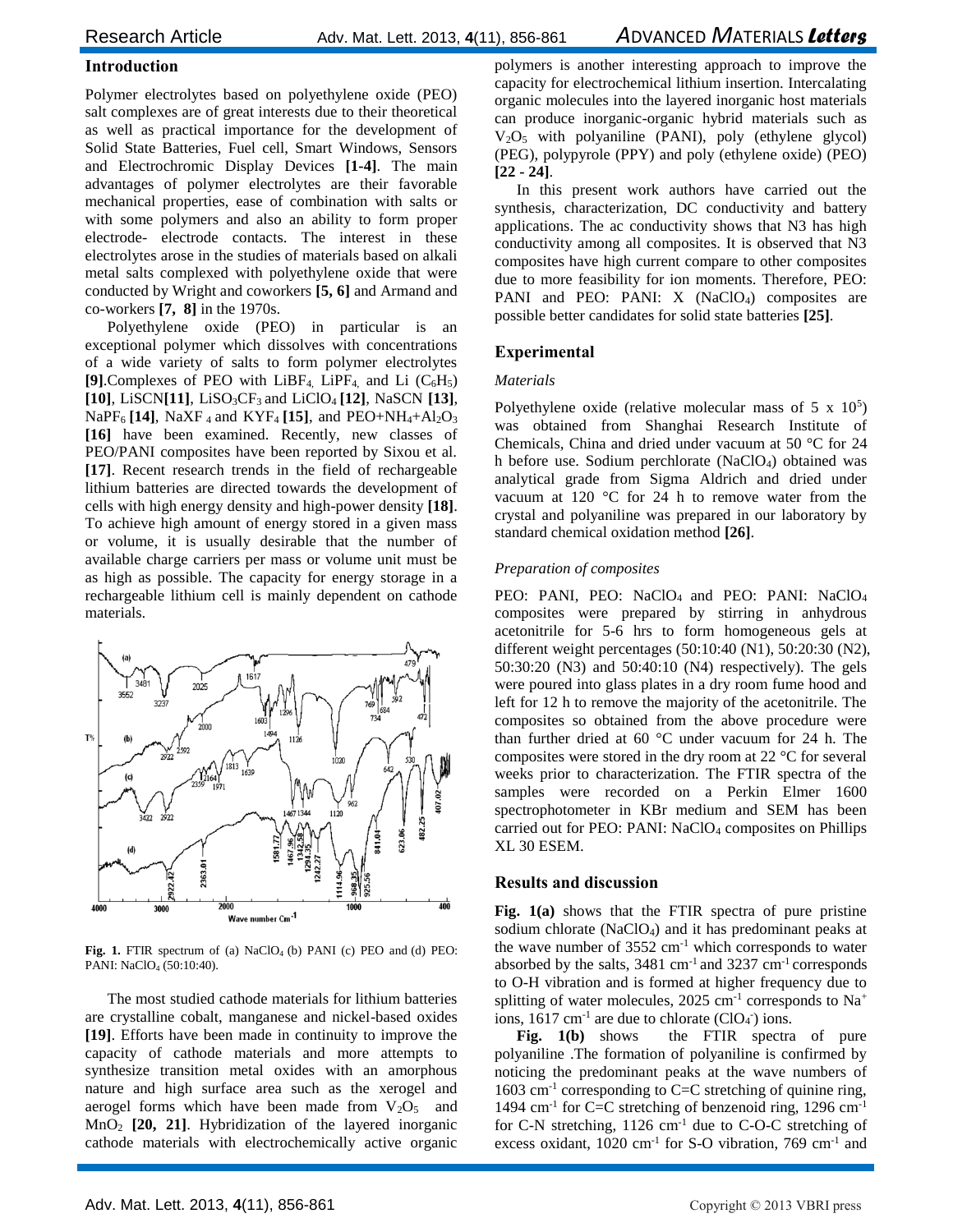734 cm-1for C-H vibration of Para coupling benzenoid and benzene rings, C-H bending is at  $684 \text{ cm}^{-1}$ ,  $592 \text{ cm}^{-1}$  is corresponds to aromatic ring and  $472 \text{ cm}^{-1}$  is stretching at out of the plane.

**Fig. 1(c)** shows the spectra of pure polyethylene oxide. In pure PEO spectrum a large broad band appears centered at 3442 cm-1 which is due to the hydration of PEO which confirms that PEO is highly hydrophilic and gets hydrated. Thus pure PEO shows a large broad band of CH<sup>2</sup> stretching's between 2950 and 2840 cm<sup>-1</sup>. However the band splits into two at  $2922 \text{ cm}^{-1}$  and  $2359 \text{ cm}^{-1}$ corresponding to asymmetric  $CH_2$  stretching (n( $CH_2$ )a) and symmetric  $CH<sub>2</sub>$  stretching (n(CH<sub>2</sub>)s) respectively. It is also been observed that CH<sup>2</sup> vibrational modes appear in PEO at 1467 cm<sup>-1</sup> which corresponds to asymmetric  $CH<sub>2</sub>$ bending  $(d(CH<sub>2</sub>)a)$  and 1344 cm<sup>-1</sup> which corresponds to symmetric CH<sup>2</sup> wagging and some C-C stretching  $(w(CH<sub>2</sub>)s + n(CC))$  [27].

**Fig.**  $1(d)$  shows PEO: PANI: NaClO<sub>4</sub> (50:10:40) composites spectra. Observed peaks that appeared in spectrum are  $2922.42 \text{ cm}^{-1}$ ,  $2363.01 \text{ cm}^{-1}$ ,  $1581.77 \text{ cm}^{-1}$ , 1467.96 cm<sup>-1</sup>, 1342.58 cm<sup>-1</sup>, 1294.35 cm<sup>-1</sup>, 1242.27 cm<sup>-1</sup>, 1114.96 cm<sup>-1</sup>, 968.35 cm<sup>-1</sup>, 925.56 cm<sup>-1</sup>, 841.04 cm<sup>-1</sup>, 623.06 cm-1 , 482.25 cm-1 , 407.02 cm-1 . It is also observed that the intercalation of NaClO<sub>4</sub> within PANI shows similar type of effect on PEO structure and in return on PEO crystallinity. The wave number found at  $3552 \text{ cm}^{-1}$  is absent in the composites and this is due to the interaction between the ether oxygen of PEO segments and the free O-H groups of NaClO<sup>4</sup> via hydrogen bonding. C-H stretching band appears at 2922.42 cm<sup>-1</sup> which is slightly shifted to the higher frequencies which clearly indicates that there is strong interaction between PANI and PEO. This was further confirmed as the intensity of the band of (n(C-O) at 1603 cm<sup>-1</sup> for pure PANI and 1344 cm<sup>-1</sup> in pure PEO respectively are shifted towards lower frequency in PEO: PANI: NaClO<sub>4</sub> composites and the band of  $(n(O-H))$  at 1581 cm-1 in PANI and 1342.58 cm-1 in PEO are intense. It is understood that PEO interacts not only with free – OH of NaClO4 but also it has well interaction with the interlayer cations in a similar manner to form conventional PEO salt complexes. The predominant peaks appeared in composites at 2922.42 cm<sup>-1</sup>, 2363.01 cm<sup>-1</sup>, 1581.77 cm<sup>-1</sup>, 1467.96 cm<sup>-1</sup>, 1342.58 cm<sup>-1</sup>, 1294.35 cm<sup>-1</sup> 968.35 and 482.25 cm-1 fully confirms the formation of PEO: PANI: NaClO<sub>4</sub> composites.

**Fig. 2(a)** shows scanning electronic micrograph (SEM) image of pure polyethylene which is highly macro crystalline elongated rod like structure and has considerable intragranular distance between the two grains. It is clearly seen from the image that the PEO grains have less interaction with each other. The average grain size was calculated by using the linear intercept formula and it was found to be  $345$  to  $400 \mu m$ .

**Fig. 2(b)** shows the higher resolution SEM image of pure PANI and was found to be mesoporous and highly agglomerated granular in shape and has amorphous nature. The average grain size was found to be 170 to 230nm. The grains are well interconnected with each other which indicate that they have enough binding energy to combine with neighbor grains or molecules. **Fig. 2(c)** shows SEM

images of PEO: PANI composites which are highly agglomerated chain like structures. The crystallinity of the PEO decreases with the addition of PANI in it. The average grain size is found to be 350 nm to 400nm. **Fig. 2(d)** shows the SEM image of pristine sodium chlorate (NaClO4) crystals which are ellipsoidal like structure and agglomerated to each other. The average grain size is found to be 35 to 40 nm. **Fig. 2(e)** shows that  $PEO:PANI:NaClO<sub>4</sub>$  (50:20:30) composites are found to be highly clustered, spherical in shape and have interlinked to each other which decreases the intragranular distance. The decrease in the intragranular between the grains helps the charge transfer mechanism from one grain to another grain. The average grain size is found to be 270 nm.

**Fig.**  $2(f)$  shows that the PEO: PANI: NaClO<sub>4</sub> (50:10:40) composites which are highly crystalline has greater porosity than PEO: PANI: NaClO<sup>4</sup> (50:20:30) composites and this clearly indicates that grains have less binding force with each other. The average grain size is found to be 2 to 4 µm. Thus from **Fig. 2(a)** to **2(f)** it was found that there is significant change in the morphology of various weight percentages of NaClO<sup>4</sup> in PEO: PANI matrix's i.e. from ellipsoidal to square like morphology.



**Fig.** 2. SEM image of (a) PEO (b) PANI (c) PEO:PANI (d)  $NaClO<sub>4</sub>$  (e) PEO: PANI: NaClO<sub>4</sub> (50:20:30) (f) PEO: PANI: NaClO<sub>4</sub> (50:10:40).

#### *AC conductivity*

**Fig. 3** (a) shows  $\sigma_{ac}$  versus frequency for different weight percentages of NaClO<sup>4</sup> in PEO: PANI matrix. It is observed that the conductivity is found to increase with increase in frequency for all weight percentages. The composites PP5, N3 (PEO: PANI: NaClO<sup>4</sup> (50:20:30)), N4 (PEO: PANI:  $NaClO<sub>4</sub>$  (50:10:40)) shows good conductivity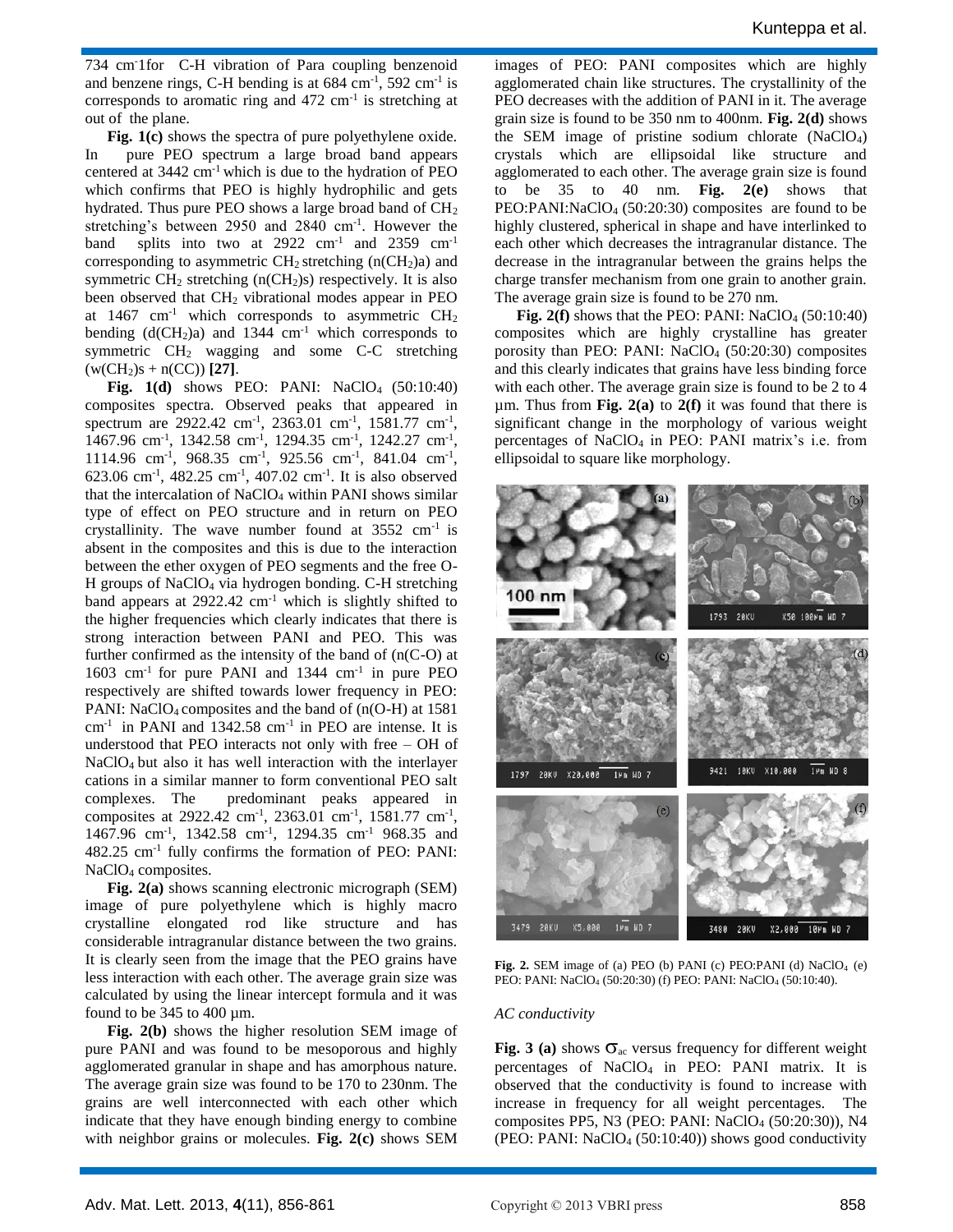which is due to ionic polarization and electrode polarization. Among all these composites N3 shows higher conductivity which is well understood from SEM studies. PP5 shows more conductivity than all the other composites except N3 because when PANI mixed with PEO gives more feasibility of matrix's for fast mobility of ions through it easily. The PEO, PN5, N1 and N2 show low conductivity due to dipole polarization which hinders the fast mobility of ions through the matrix **[28]**.

**Fig. 3** (b) shows  $\sigma_{ac}$  versus different weight percentages of NaClO4 in PEO: PANI matrix at various frequencies at 10 kHz, 100 kHz and 1000 kHz. It is observed that conductivity increases from PEO to PP5 and then suddenly falls down to N1. Again it increases from N1 to N3 and decreases to PN5. The highest conductivity is observed at N3 for 1000 kHz when compared to other frequencies. This may be due to variable hopping of charge carriers and fast mobility of ions through the back bone polymer chain.



Fig. 3. (a)  $\sigma_{ac}$  conductivity verses frequency for different weight percentage of NaClO<sub>4</sub> in PEO: PANI matrix.



Fig. 4. (a) Variation of dielectric constant  $(\sigma')$  with frequency for different wt% of NaClO<sub>4</sub> in PEO: PANI matrix.

**Fig. 4 (a)** shows the variation of dielectric constant  $\sigma'$ verses frequency for different wt% of  $NaClO<sub>4</sub>$  in PEO: PANI matrix. In all the cases a strong frequency dispersion of permittivity is observed in the low frequency region followed by a nearly frequency independent behavior above 1 kHz. The decrease of  $\sigma'$  with increase in frequency may be attributed to the electrical relaxation processes. The ionic and dipole polarization superimposed with each other and relaxation processes at lower frequencies. It is seen that with the addition of NaClO<sub>4</sub>,  $\sigma'$  value increases in the lower frequency and remains constant in the higher frequency region. The NaClO<sup>4</sup> addition may result in fast moving of ions and more localization of charge carriers along with polarons causing higher ac conductivity. This may be the reason for higher  $\sigma'$  and strong low frequency dispersion on addition of  $NaClO<sub>4</sub>$  in PEO: PANI matrix.

**Fig. 4 (b)** shows the variation of imaginary part of dielectric constant  $\sigma$ " verses frequency for different wt% of NaClO<sub>4</sub> in PEO: PANI matrix. At room temperature  $\sigma$ " decreases with increasing frequency. The higher value of imaginary part of dielectric  $\sigma$ " at low frequency is due to the freely moving of ions within the complex. On adding of NaClO<sub>4</sub> in PEO: PANI matrix the imaginary part dielectric permittivity  $\sigma$ " remains almost constant at over higher frequency range. It is observed that  $\sigma$ " dielectric constant is maximum for N3 composites and remains constant for all the others. This confirms the enhancement of mobility of ions in the composites and is due to  $NaClO<sub>4</sub>$  in PEO: PANI matrix.

**Fig. 5** and **6** shows electrochemical cells that have been fabricated based on PEO:PANI:NaClO<sup>4</sup> polymer electrolytes and their discharge curves determine under a constant load.



Fig. 5. Current verses time for PEO: PANI: NaClO<sub>4</sub> composites.

There is an initial rapid decrease in polarization current as a function of time and that may due to the formation of a thin layer of sodium chlorate salt at the electrode or electrode interface. This suggests that the charge transport in PEO: PANI: NaClO<sup>4</sup> composite is predominantly ionic. This indicates that PEO:PANI:NaClO<sub>4</sub> composites have an electrochemical stability and are thus suitable for application in solid state batteries. As the PANI content increases in PEO there is an increase in the polarization current and in the voltage stability. With addition of more than  $40\%$  NaClO<sub>4</sub> in PEO: PANI matrix shows gradually decrease in the stability. The cell parameters results in an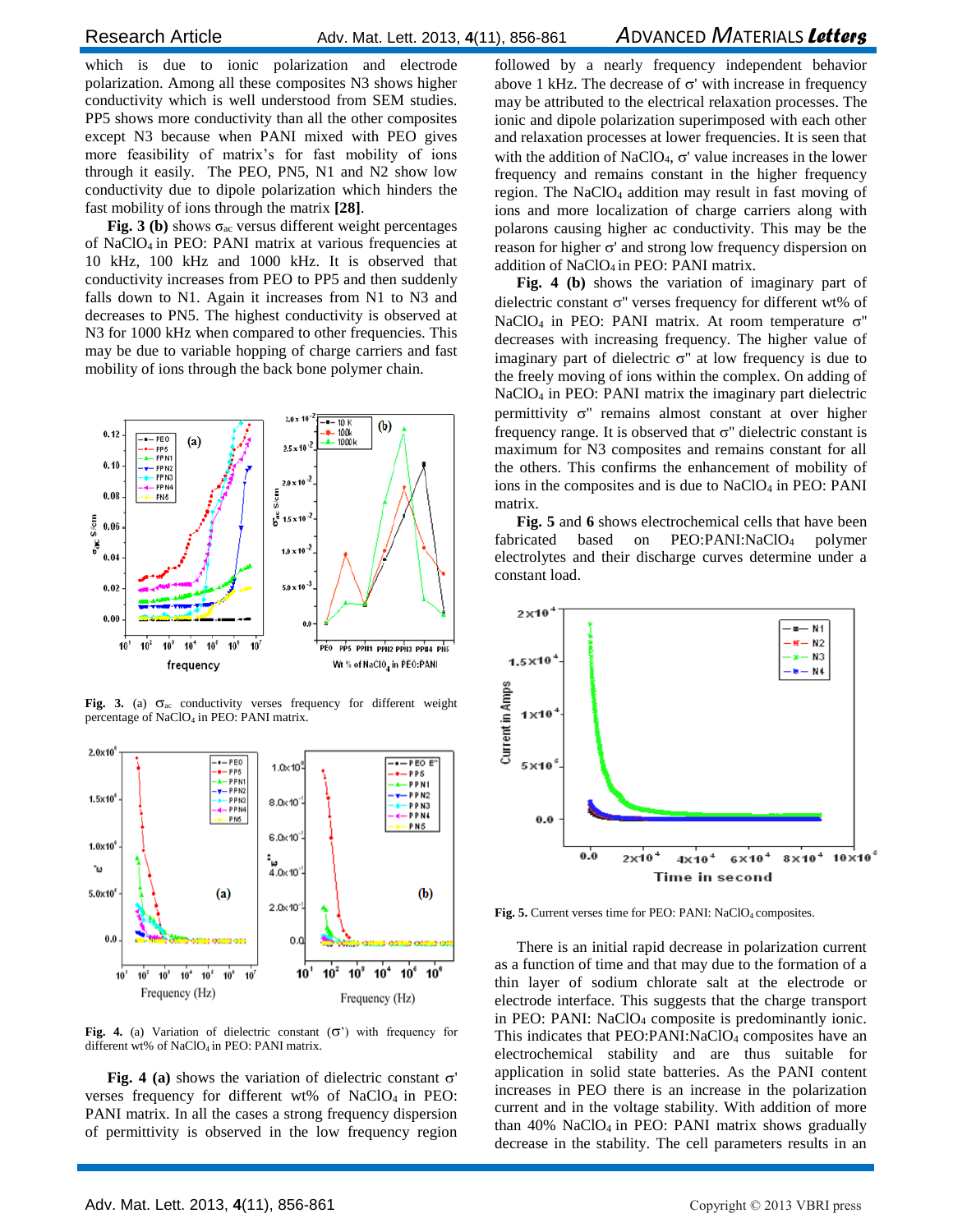open-circuit voltage (OCV) of 1.2V and a short circuit current (SCC) of 902uA for PEO:PANI:NaClO4 (50:20:30) composite. These data demonstrate the potential application of these electrolytes in solid state batteries. This may be confirmed by characterization and conductivity studies. The above results suggest that the charge transport in these composites is predominantly due to ions. Thus findings from the present study of PEO/PANI composites these composites are one of good candidates for sold state batteries.



**Fig. 6.** Voltage verses time for PEO: PANI: NaClO<sub>4</sub> composites.

#### **Conclusion**

The polymer electrolyte based on poly (ethylene oxide) complexed with conducting polyaniline and salt of sodium chlorate has been prepared in different weight percentage ratios. The complexation is confirmed by FTIR spectroscopy. The change in morphology of these composites was studied by employing SEM. The ac conductivity measurements are carried out by using LCR Q meter at room temperature. The composites PP5, N3 (PEO: PANI:NaClO<sup>4</sup> (50:20:30)), N4 (PEO:PANI:NaClO<sup>4</sup> (50:10:40)) shows good conductivity which is due to ionic polarization and electrode polarization. Among all these composites N3 shows higher conductivity which is well understood from SEM studies. PP5 shows more conductivity than the other composites except N3 because when PANI mixed with PEO gives more feasibility of matrix's for fast mobility of ions through it easily. The variation of imaginary part of dielectric constant  $\sigma$ " decreases with increasing frequency. The higher value of imaginary part of dielectric  $\sigma''$  at lower frequency is due to the freely moving of ions within the complex. On adding of NaClO<sub>4</sub> in PEO: PANI matrix the imaginary part dielectric permittivity  $\sigma$ " remains almost constant at over higher frequency range. The variation of imaginary part of dielectric constant  $\sigma$ " is maximum for N3 composites and remains constant for others. This confirms the enhancement of mobility of ions in the composites due to  $NaClO<sub>4</sub>$  in PEO: PANI matrix. The formation of a thin layer of sodium chlorate salt at the electrode or electrode interface

suggests that the charge transport in PEO:PANI:NaClO<sup>4</sup> composite is predominantly ionic. This indicates that PEO: PANI:NaClO<sup>4</sup> composites have an electrochemical stability and are thus suitable for application in solid state batteries. As the PANI content increases in PEO there is an increase in the polarization current and in the voltage stability.

#### **Reference**

- 1. M.A.Ratner, D.F.Shriver, Chem. Rev. **1988**, *88,*109. **DOI:** 10.1021/cr00083a006
- 2. M.Armand, Polymer Electrolytes Ann. Rev. Mater. Sci. **1986**, *16,* 254. **DOI**: 10.1146/annurev.ms.16.080186.001333
- 3. Appetecchi G B, Hassoum J, Scrosati B, Croce F, Cassel F and Salomon M J. Power Sources **2003**, *124,* 246 **DOI:** 10.1016/S0378-7753(03)00611-6
- 4. A. Tiwari, V. Singh, Carbohydrate Polymers **2008**, *74*, 427 **DOI:**10.1016/j.carbpol.2008.03.015 A. Tiwari, Y. Sharma, S. Hattori, D. Terada, Ashok K. Sharma, A.P.F. Turner, H. Kobayashi, Biopolymers, **2013**, 99, 334. S. K. Shukla, Vamakshi, Minakshi, A. Bharadavaja, A. Shekhar, A. Tiwari, Advanced Materials Letters, **2012**, 3, 421. R.P. Singh, A. Tiwari, A.C. Pandey, J Inorg Organomet Polym, **2011**, 21, 788. S.K. Shukla, A. Tiwari, Advanced Materials Research, **2011**, 306-307, 82. S. K. Shukla, A. Bharadvaj, A. Tiwari, G. K. Parashar, G. C. Dubey, Adv Mat Lett, **2010**, 1, 129. A. Tiwari, S. Gong, Talanta, **2009**, 77, 1217. A. Tiwari, S. Gong, Electroanalysis, **2008**, 20, 1775. A. Tiwari, Journal of Macromolecular Science Part-A: Pure and Applied Chemistry, **2007**, 44, 735. A. Tiwari, V. Singh, Express Polymer Letters, **2007**, 1, 308. A. Tiwari, J Polym Res, **2008**, 15, 337. A. Tiwari, S.P. Singh, J Appl Polym Sci, **2008**, 108, 1169. 5. M.B.Armand, in: J.R.Mac Callum, C.A.Vincent (Eds), Polymer
	- Electrolytes Reviews, **1987**, *6*, 22.
	- **DOI:** 10.1002/pi.4980200325
- 6. E. A. Reitman, Kaplan.M.I., R.J. Cava, Solid State ionics. **1985**, *17*, 67.
- **DOI:** 0 167-2738/85/\$ 03.30 7. A. Tiwari1, V. Sen, S. R. Dhakate, A. P. Mishra, V. Singh, Polym. Adv. Technol., **2008**, *19*, 909.
- **DOI:** 10.1002/pat.1058 8. C. D. Robitaille and D. Fauteux, J. Electrochem. Soc. 133, 315 (1986) **DOI:** 10.1149/1.2108569
- 9. K. Hanai, K. Kusagawa, M. Ueno, T. Kobayashi, N. Imanishi, A. Hirano, Y. Takeda, O. Yamamoto, (2010) J. Power Sources 195:2956. **DOI:**10.1016/j.jpowsour.2009.08.087
- 10. M.Shreekant, J.Reddy, L.Narasaih, U.V.Subba Rao, (1995) Mater. Sci. Eng. 33:173.
- **DOI:** SSD1 0921-5107(94)01206-0 11. Kunteppa H, Aashis S. Roy, Devendrappa H, M. V. N. Ambika Prasad, (2012) Journal of Applied Polymer Science, **2012**,125, 1652.
- **DOI:** 10.1002/app.34825 12. B.B. Owens, W.H. Smyrl, J.J. Xu, J. Power Sources. **1999**, *81*, 150.
- **DOI:** S0378- 7753 98.00208-0
- 13. M. Winter, J.O. Besenhard, M.E. Spahr, P. Novak, Adv. Mater. **1998,** *10*, 725.

**DOI:** 10.1002/(SICI)1521-4095(199807)10:10

- 14. Garima Mishra, A. K. Srivastava, Journal of Macromolecular Science, Part A: Pure and Applied Chemistry, **2007,** *44*, 747. **DOI:** 10.1080/10601320701353173
- 15. Ashutosh Tiwari, Shaoqin Gonga, Electroanalysis, **2008**, *20*, 1775. **DOI:** 10.1002/elan.200804237
- 16. S. Passerini, J.J. Ressler, D.B. Le, B.B. Owens, W.H. Smyrl, Electrochim. Acta, **1999,** *44,* 2209. **DOI:** S00 1 3- 46 8 6( 98 )0 03 4 6- 6
- 17. B.B. Owens, S. Passerini, W.H. Smyrl, Electrochim. Acta. **1999**, *45,*  215.

**DOI:** S00 1 3- 46 8 6 (99)0 02 0 5- 4

- 18. J.J. Xu, A.J. Kinser, B.B. Owens, W.H. Smyrl, Electrochem. Solid State Lett. **1998**, *1*, 1 **DOI:** S1099-0062(97)11-069-0
- 19. Ameena Parveen, Koppalkar R. Anilkumar, Shantala D. Patil and